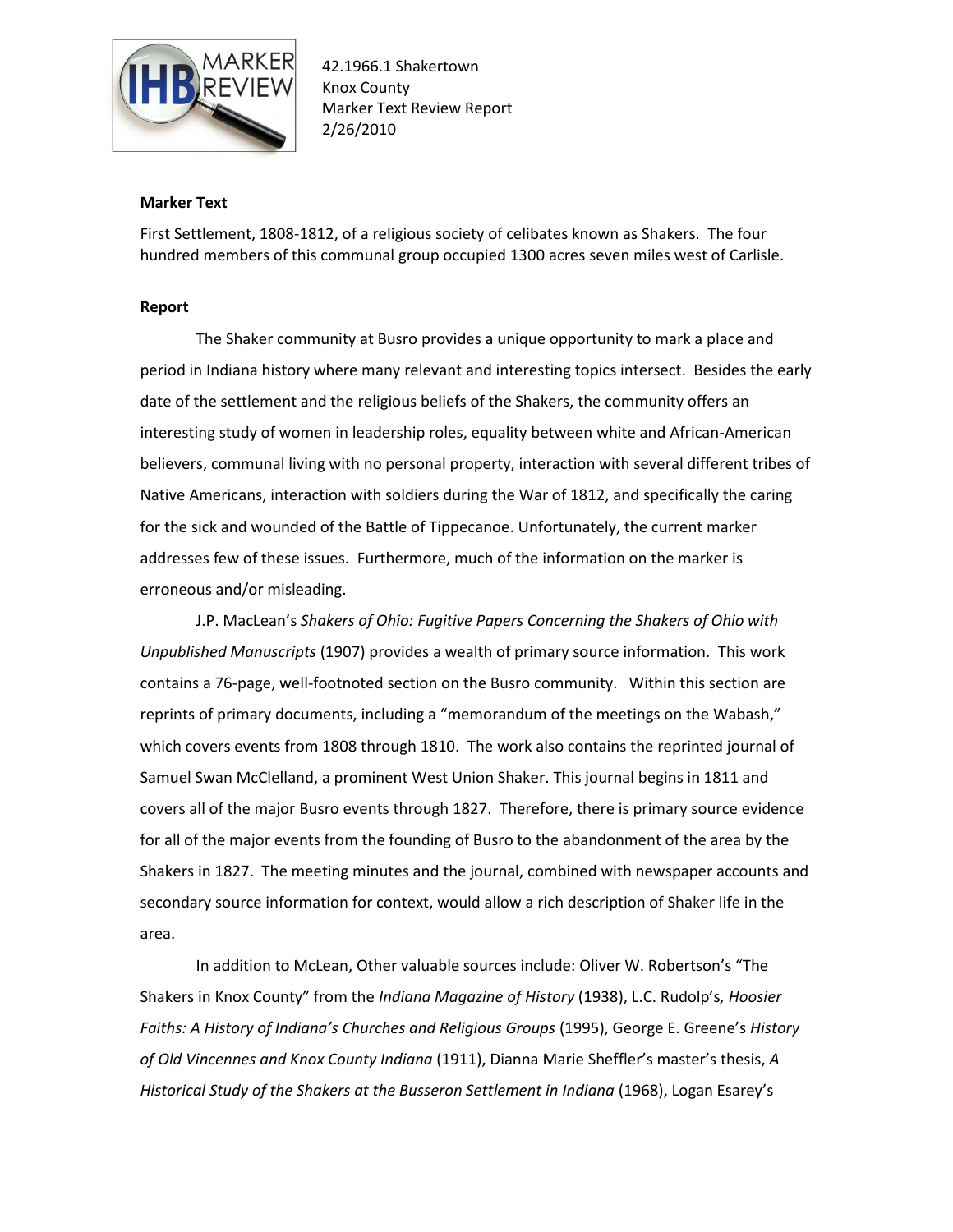

*History of Indiana* (1922), Hazel Spencer Phillip's "Shakers in the West" from the *Philadelphia Museum of Art Bulletin* (1962) and Dawn E. Bakken's "Young Believers and Old Believers in the Wilderness: Narratives of Place and the Construction of Family among Western Shakers," from the *Indiana Magazine of History* (2001).

The first concern with this marker is the title. There are no primary sources that refer to the settlement as "Shakertown." The only located mention of "Shakertown" is in a footnote in a 1938 *Indiana Magazine of History* article. Several sources, including MacLean's primary sources, refer to part of the Busro land as "Shaker Prairie," but never "Shakertown." According to Rudolph , the Shakers themselves called their village Busro or West Union. McLean writes, "The name of the Indiana Society of Shakers I find variously spelled Busro, Busroe, and Buserow, and in the later documents the name of West Union universally occurs." The marker should read something like: West Union Shaker Community or Busro Shaker Community.

The marker states, "first settlement, 1808-1812, of a religious society…" The founding date of 1808 is correct. The Shakers left the South Union community in Ohio and arrived in Busro on June 3, 1808 to found the West Union community. The meeting minutes start June 8, 1808. These minutes document the meetings that started only five days after the Shakers arrived in Busro in June of 1808. However, the Settlement actually existed from 1808-1827. The believers did leave for a brief time in 1812 as war threatened. McClelland wrote in his journal:

"War – with the British and Indians – was the general talk in the county – To which our faith and practice was entirely opposed – And of course we need not build forts, unless we intent to defend them – And our settlement was almost the very frontier – All these circumstances (and a great many more) had their baring on our general center – which was that we had better abandon the ground in peace than to stay and fight for it, or even to run the risk of being insulted and abused by the militia troops – or of being massacreed (sic) by the Indians."

According to McClelland, the West Union believers settled in other Midwestern Shaker communities for a time, but only a year later, in 1813, "the people began to contemplate on removing back to Busro again." By 1814, almost all of the members had returned. They moved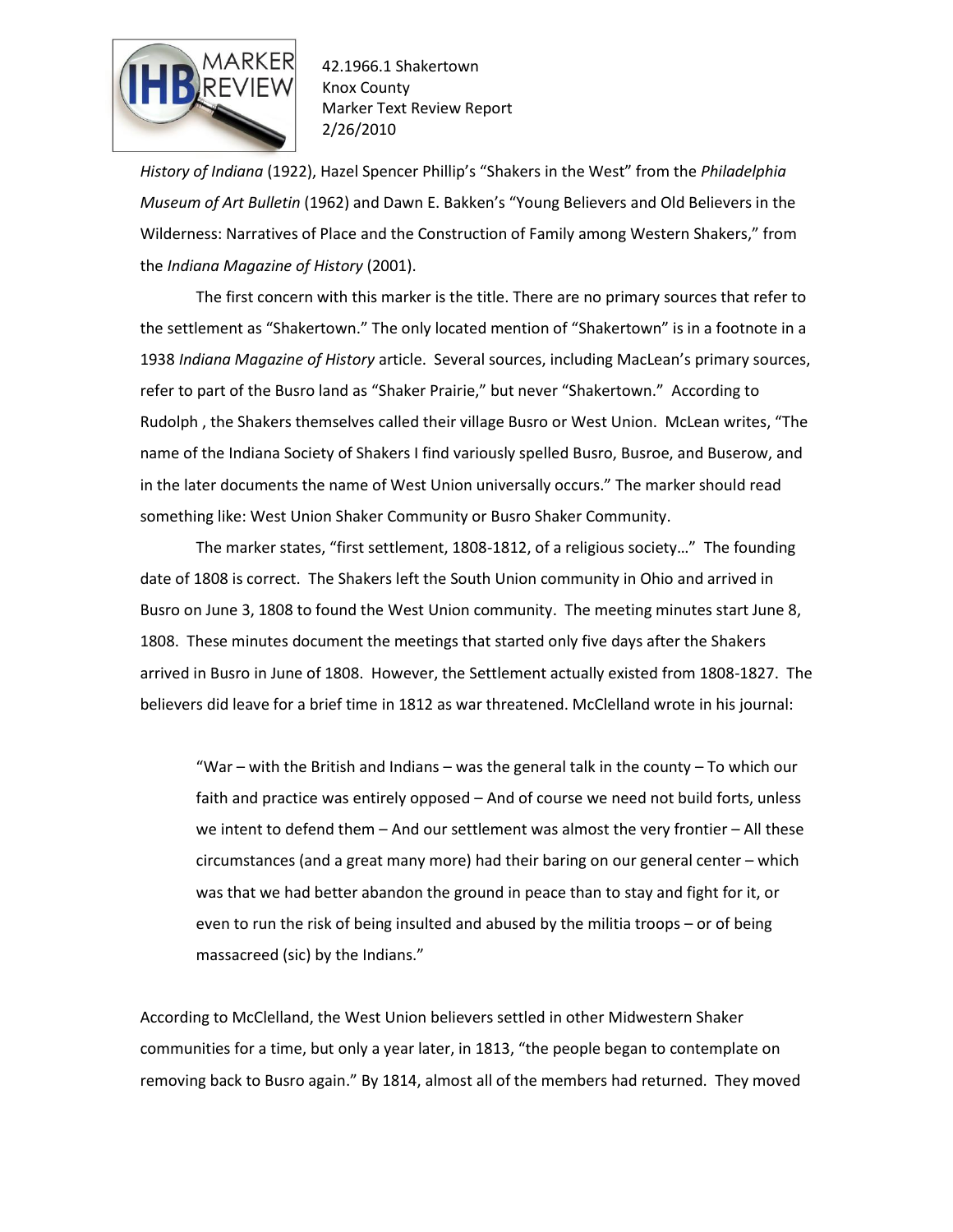

the settlement to a different part of their land – but the settlement was still made up of the same buildings, same people, same community. Although the community suffered greatly from malaria, they were prosperous and successful for the next decade after their return. In 1825, many young Shakers left the community and during its final years the society was plagued by fever and drought which also caused members to leave Busro. The 100 remaining believers completed the journey form West Union in Busro to Union Village on March 30, 1827. Beside's McClelland's journal, see Sheffler's thesis for more information including several letters between Shaker communities.

The current marker describes the Shakers as "a religious society of celibates." While this is not incorrect, it is misleading. The Shakers were best known (and criticized) for this part of their faith, but while celibacy was important to them, it was not the most crucial part of their beliefs. Shakers believed in a dual god, both male and female. They believed that Mother Ann was the second coming of Jesus in female form and that they were living in the Millennial Age. They did not believe in marriage or private property. They believed that all people were equal, black and white, male and female. They were pacifists who did not believe in violence or warfare. These beliefs all influenced their history. For example, Shaker belief in equality between the sexes and races created a community that included African Americans and women as members and as leaders. Their pacifism required that they remove form Busro during the war, sacrificing their fields, homes, and barns, as opposed to staying and protecting their property. For more information on Shaker beliefs see Rudolph or Dominica Harlan's essay "Shakers: The United Society of Believers," which can be accessed through the University of Virginia Library website, [http://religiousmovements.lib.virginia.edu.](http://religiousmovements.lib.virginia.edu/) For more primary information on women and African American Shakers see McClelland's journal.

The marker gives the peak membership as 400 believers, but this is inaccurate. Only George E. Green's *History of Old Vincennes and Knox County* puts the membership as being this high. (The Historic Landmarks Foundation of Indiana's *Knox County: Interim Report* also cites the number as 400, but uses the aforementioned county history as it source.) All of the primary sources give lower numbers. According to the meeting minutes from 1808, the settlement started with 30 members. The meeting minutes for 1809 show that the number grew to 40 over that year. Samuel Swan McClelland's journal gives membership numbers several times over the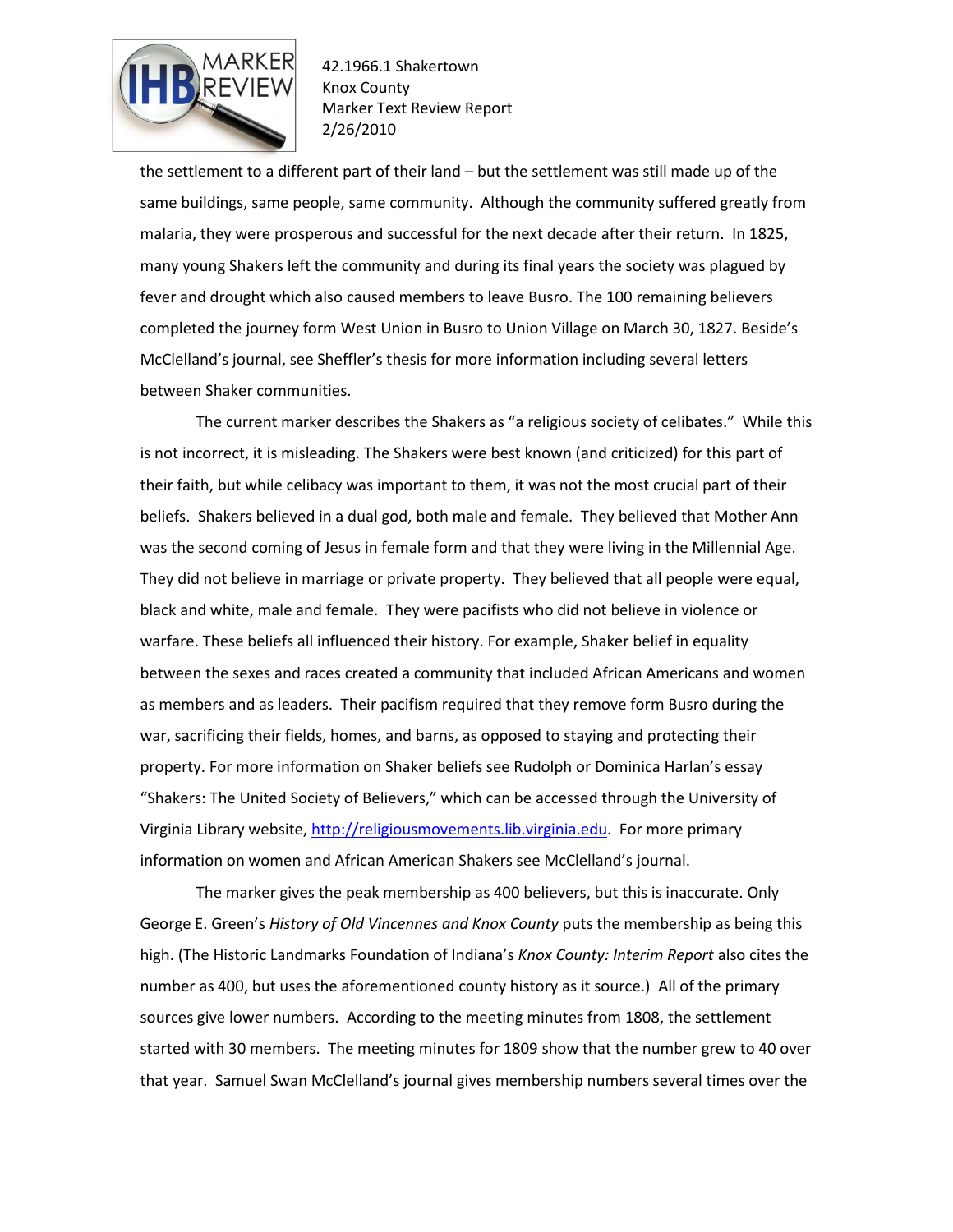

years. When they left Busro in 1812 to live at other Shaker settlements during the war, there were "about 300 human souls." This seems to be the peak number, because when they returned in 1814, some stayed at the other Shaker communities. At the time that the Busro settlement was permanently abandoned in 1827, there were "about 100 believers, most of whom were females."

Finally, the marker describes the location of Busro as "seven miles west of Carlisle." However, the location of the community should be described in terms of its relationship to Vincennes, not Carlisle. Carlisle is not mentioned in any of the primary sources, while Vincennes played a key part in the history of the Busro community. One of the first key events in Busro history was Elder Bates's trip to Vincennes to speak with William Henry Harrison to request protection from mobs who persecuted the Shakers. In July 1811, over 200 Native Americans camped right outside of Busro for two weeks, waiting for Tecumseh. They then traveled to Vincennes to meet with Harrison where the negotiations failed. As the Indians passed back through Busro, Governor Harrison sent soldiers behind them. Again, McClelland wrote:

The Governor had the light horse, and 3 or 400 footmen together for a week or ten days, to guard the town against theis unprepared company of Indiana, squaws and children. After all the parade was over, and every voice from the Indians was peace, and no foundation but jealousy, to build upon for war, the Governor sent them away with a party of men hard at their heels, to keep thefrom pilfering the inhabitants. But this was like setting the dogs to watch the butter  $-$  for they did more mischief in one night, than the Indians had done all summer.

By September 12, 1811, the army was camped at Busro where they were training for the upcoming Battle of Tippecanoe. After this battle the wounded were brought to Busro and cared for by the Shakers. In the summer of 1812, soldiers again came to Busro to prepare to fight both Tecumseh and the British. Harrison offered the Shakers protection in Vincennes, but they chose to leave for other Shaker communities. Again, these are just a few examples of the relationship to Vincennes during important periods in Shaker history. See MacLean and Rudolph for more information. MacLean describes the location as "the northwestern corner of Knox County,